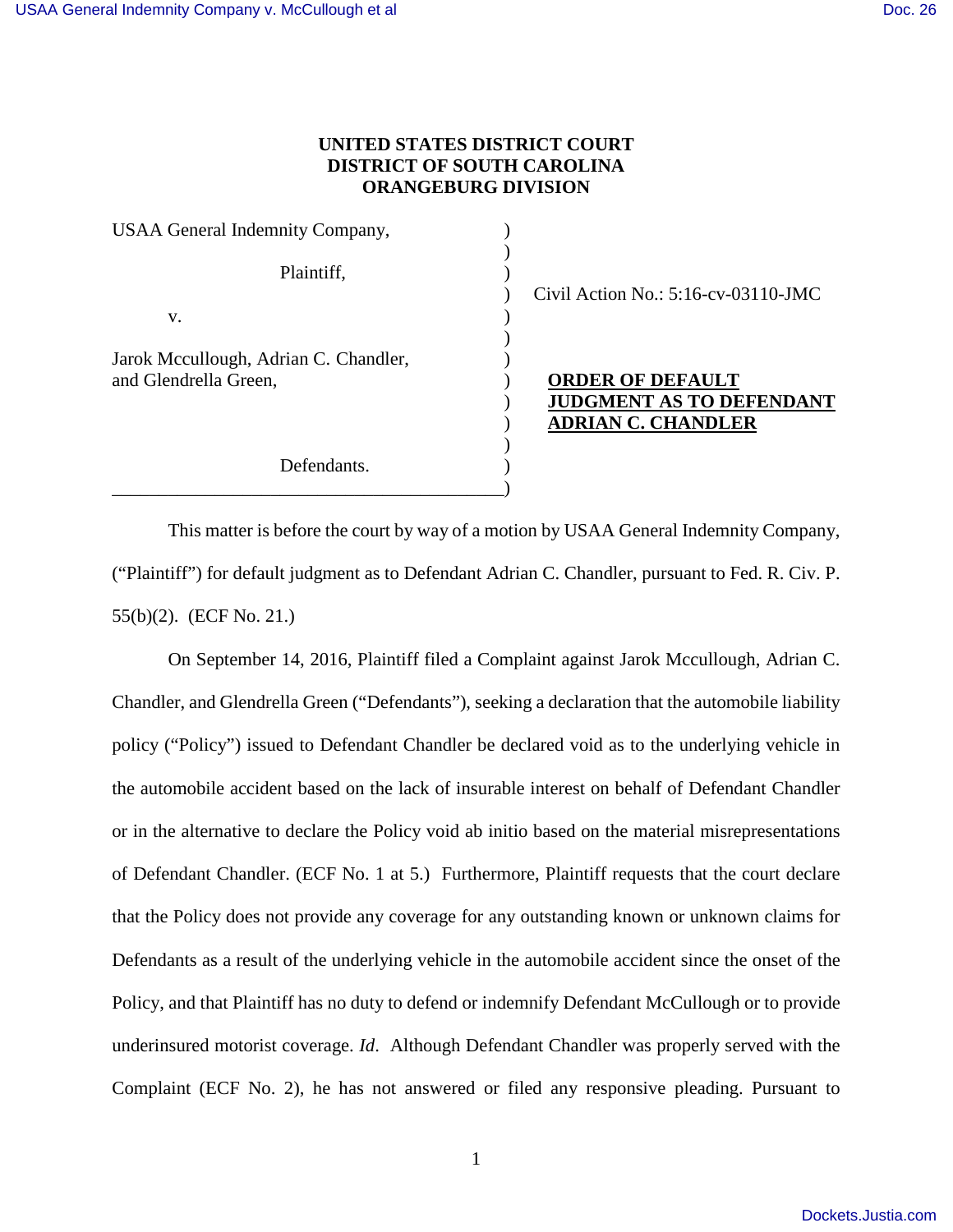Plaintiff's request, the Clerk of Court filed an entry of default against Defendant Chandler, and Plaintiff then moved for a default judgment. (ECF Nos. 20 and 21.)

### I. Introduction

Plaintiff filed a Complaint against Defendants on September 14, 2016. The action seeks a declaratory judgment against Defendants that the Policy issued to Defendant Chandler be declared void as to the underlying vehicle in the automobile accident based on the lack of insurable interest on behalf of Defendant Chandler or in the alternative to declare the Policy void ab initio based on the material misrepresentations of Defendant Chandler. Furthermore, Plaintiff requests that the court declare that the Policy does not provide any coverage for any outstanding known or unknown claims for Defendants as a result of the underlying vehicle in the automobile accident since the onset of the Policy, and that Plaintiff has no duty to defend or indemnify Defendant McCullough or to provide underinsured motorist coverage.

#### A. Jurisdiction and Venue

The court has subject matter jurisdiction on Plaintiff's claims pursuant to 28 U.S.C. § 1332 based on diversity of citizenship. The court has personal jurisdiction on Defendants because Plaintiff's principal place of business is located in Texas, and Defendants are citizens of the State of South Carolina, and the value of the Policy in this matter exceeds the sum of \$75,000. Furthermore, venue in this district is proper under 28 U.S.C. § 1391 because all of the Defendants are citizens of the State of South Carolina.

## B. Process and Service

The Summons and Complaint was served on Defendant Chandler on September 14, 2016. (ECF No. 2.)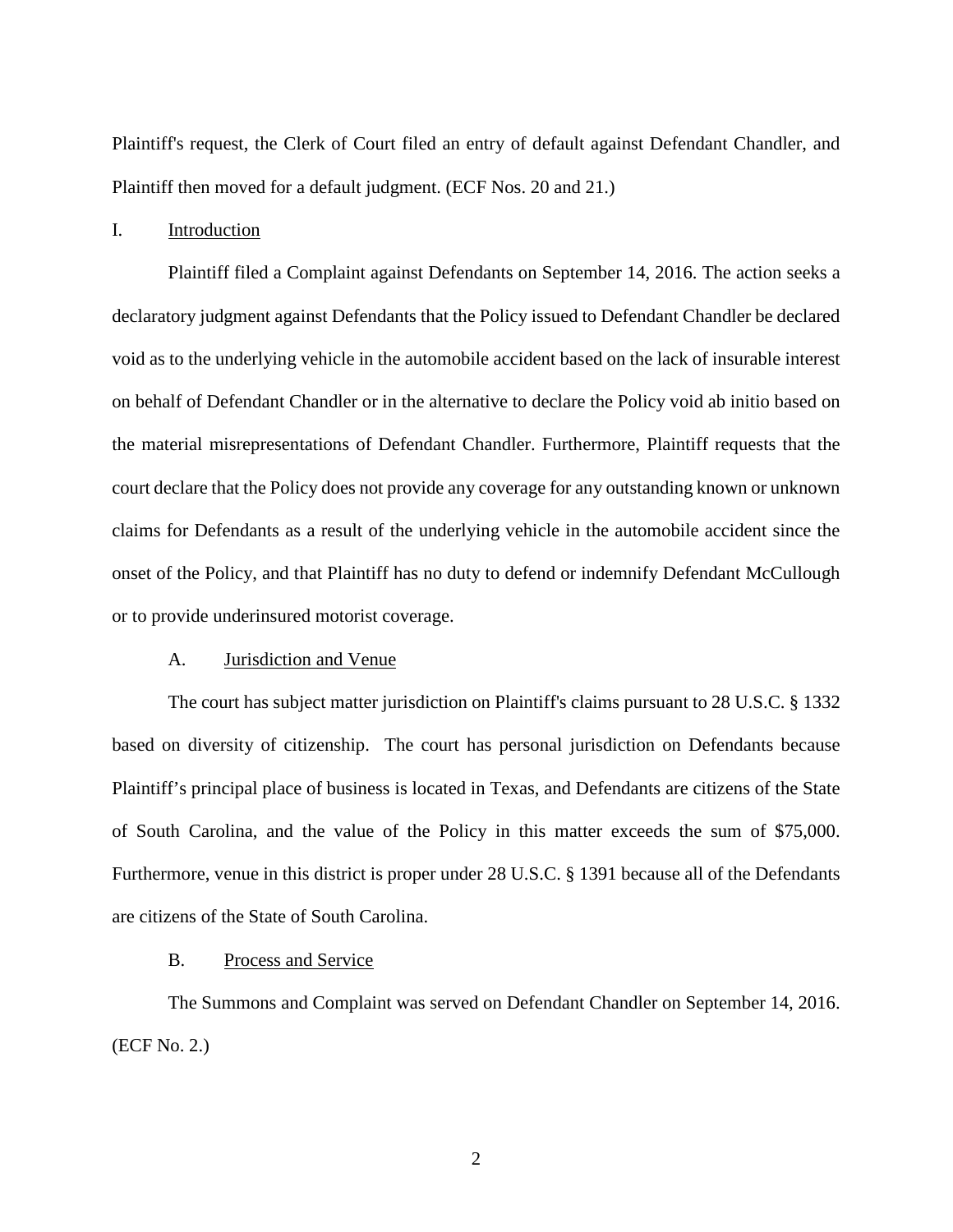### C. Grounds for Entry of Default

Defendant Chandler did not file an answer or other pleading, timely or otherwise, as reflected by a Request for Entry of Default Judgment and Plaintiff's Motion for Default Judgment as to Defendant Chandler. (ECF Nos. 19 and 20.) The Clerk of Court properly filed an entry of default as to Defendant Chandler on December 21, 2016. (ECF No. 20.)

### D. Motion for Default Judgment

 On January 4, 2017, Plaintiff filed a Motion for Default Judgment, a copy of which it also served upon Defendant Chandler by mail on said date.

## II. Findings of Fact

Having reviewed Plaintiff's Complaint, Request for Entry of Default, Motion for Default Judgment, as well as all supporting and supplemental information provided, the court accepts Plaintiff's well-pled factual allegations as true and makes the following factual findings. *See DIRECTV, Inc. v. Rawlins*, 523 F.3d 318, 322 n.1 (4th Cir. 2009) (accepting plaintiff's allegations against defaulting defendant as true, noting a defaulting defendant "admits the plaintiff's wellpleaded allegations of fact, is concluded on those facts by the judgment, and is barred from contesting on appeal the facts thus established.") (quoting *Ryan v. Homecomings Fin. Network,*  253 F.3d 778, 780 (4th Cir. 2001)). As alleged in Plaintiff's Complaint, Plaintiff states that it was not aware of the true facts at the time Defendant Chandler applied for the Policy and had it been aware of the true facts, it would not have issued coverage under the Policy for the underlying vehicle in the automobile accident. . (ECF No. 1 at 4.) Plaintiff believes that Defendant Chandler intended to deceive it by making material misrepresentations. *Id*. First, Plaintiff asserts that Defendant Chandler was aware at the time of application for the Policy that he was not the registered owner of the underlying vehicle in the automobile accident, and was aware at the time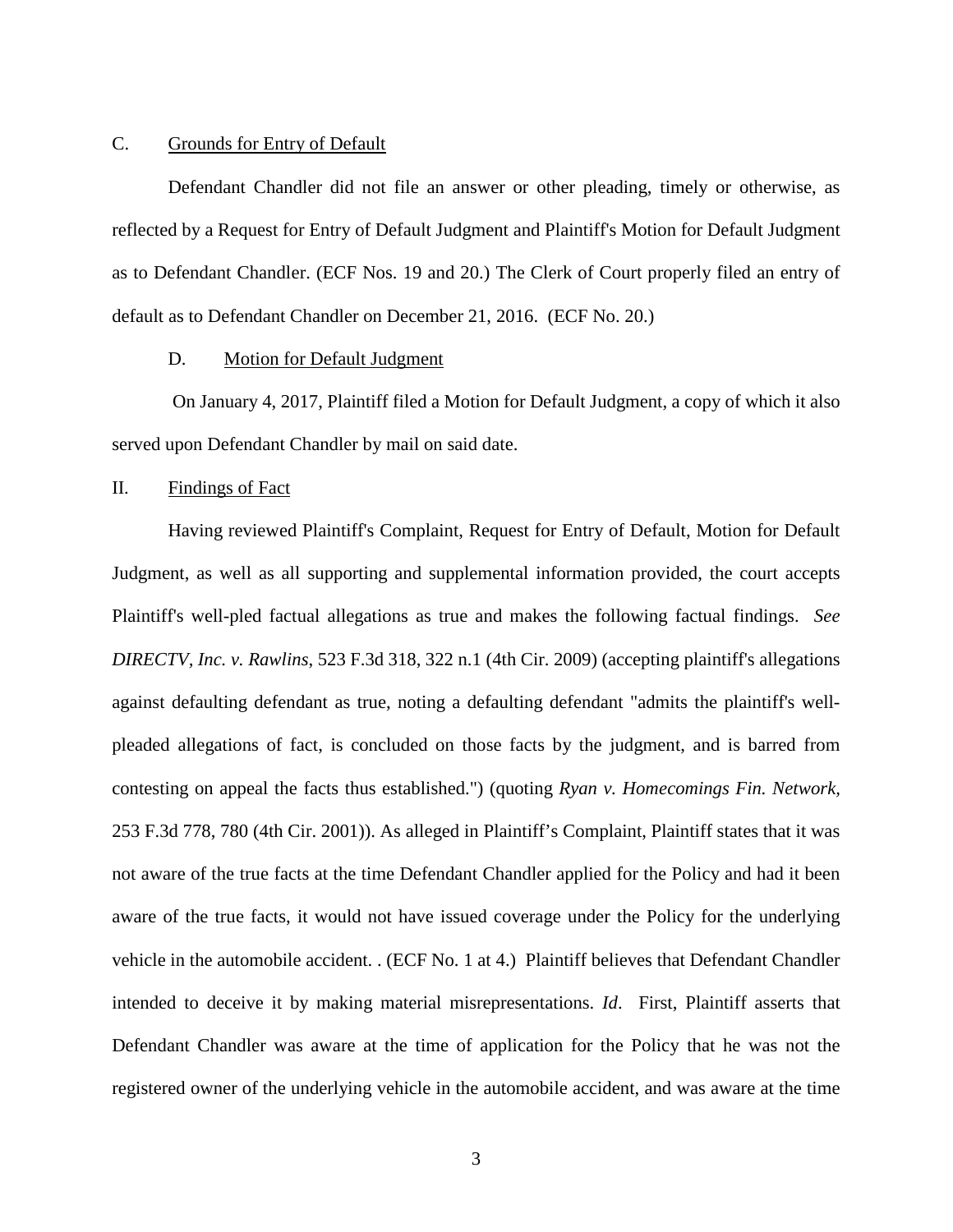of application for the Policy that the underlying vehicle in the automobile accident listed on the Policy was not garaged at 1677 Johnson Street, Orangeburg, South Carolina. *Id.* Second, Plaintiff further asserts that Defendant Chandler was aware at the time of application for the Policy that Defendant Jarok McCullough was the registered owner and operator of the underlying vehicle in the automobile accident listed on the Policy. *Id.* Third, Plaintiff contends that Defendant Chandler was aware at the time of application that he did not own or operate the underlying vehicle in the automobile accident. *Id*.

### III. Analysis

Having found the facts set forth in Plaintiff's Complaint as deemed admitted by default, the court must ensure the Complaint sets forth a proper claim before entering default judgment. *See GlobalSanta Fe Corp. v. Globalsantafe.com*, 250 F. Supp. 2d 610, 612 n.3 (E.D. Va. 2003) (considering facts and evaluating Plaintiff's claims prior to entry of default judgment in copyright action). The court considers whether Plaintiff has set forth claims for which relief can be granted pursuant to the standard of Fed. R. Civ. P. 12(b)(6).

### A. Declaratory Judgment Action

In its Motion for Default Judgment, Plaintiff submits that he has met the principal criteria necessary to be awarded a declaratory judgment. "A declaratory judgment action is appropriate when the judgment will serve a useful purpose in clarifying and settling the legal relations in issue, and . . . when it will terminate and afford relief from the uncertainty, insecurity, and controversy giving rise to the proceeding." *Penn-America Ins. Co. v. Coffey*, 368 F.3d 409, 412 (4th Cir. 2004). When a defendant is in default for failure to respond to the complaint, the court should accept the facts pled in the complaint. See Fed. R. Civ. P. 8(b)(6); *see also DIRECT TV, Inc. v. Rawlins*, 523 F.3d 318, 322 n.2 (4th Cir. 2009). "A defendant in default concedes the factual allegations of the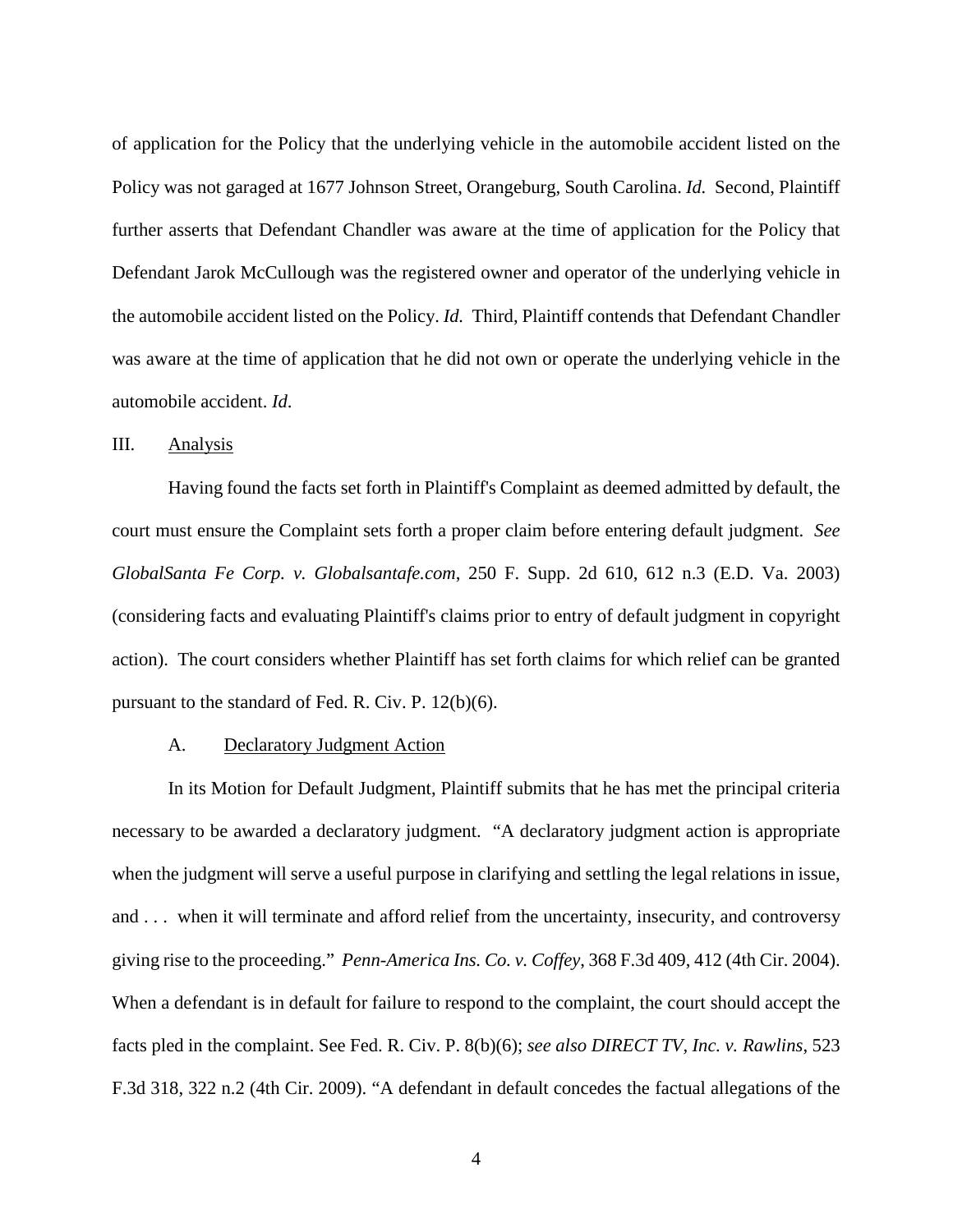complaint." *Ryan v. Homecomings Fin. Network*, 253 F.3d 778, 780 (4th Cir. 2001). Plaintiff requests a declaratory judgment action as to coverage under the Policy issued to Defendant Chandler. Plaintiff states that Defendant Chandler listed the vehicle involved in the underlying automobile accident as a registered vehicle on Plaintiff's insurance policy. However, at all times relevant to the case, Defendant McCullough was the registered owner. When the automobile accident occurred as stated in the Complaint, Defendant Green was a passenger in Defendant McCullough's car and sustained injuries. (ECF No. 21-1 at 2.)

Accordingly, this court finds that it is appropriate to enter judgment declaring that the Policy does not provide any coverage for any outstanding known or unknown claims as to Defendant Chandler as a result of the underlying vehicle in the automobile accident since the onset of the Policy.

### IV. Conclusion

Based on the foregoing, and upon consideration of the Summons and Complaint, and the Motion for Default Judgment by Plaintiff (ECF No. 21), the court finds that Defendant Chandler is in default in this matter.

 Accordingly, the court enters judgment in favor of Plaintiff USAA General Indemnity Company against Defendant Chandler, declaring that the Policy does not provide any coverage for any outstanding known or unknown claims for Defendant Chandler as a result of the underlying vehicle in the automobile accident since the onset of the Policy. Defendant Chandler is **ENJOINED** from taking any action contrary to the declarations stated above.